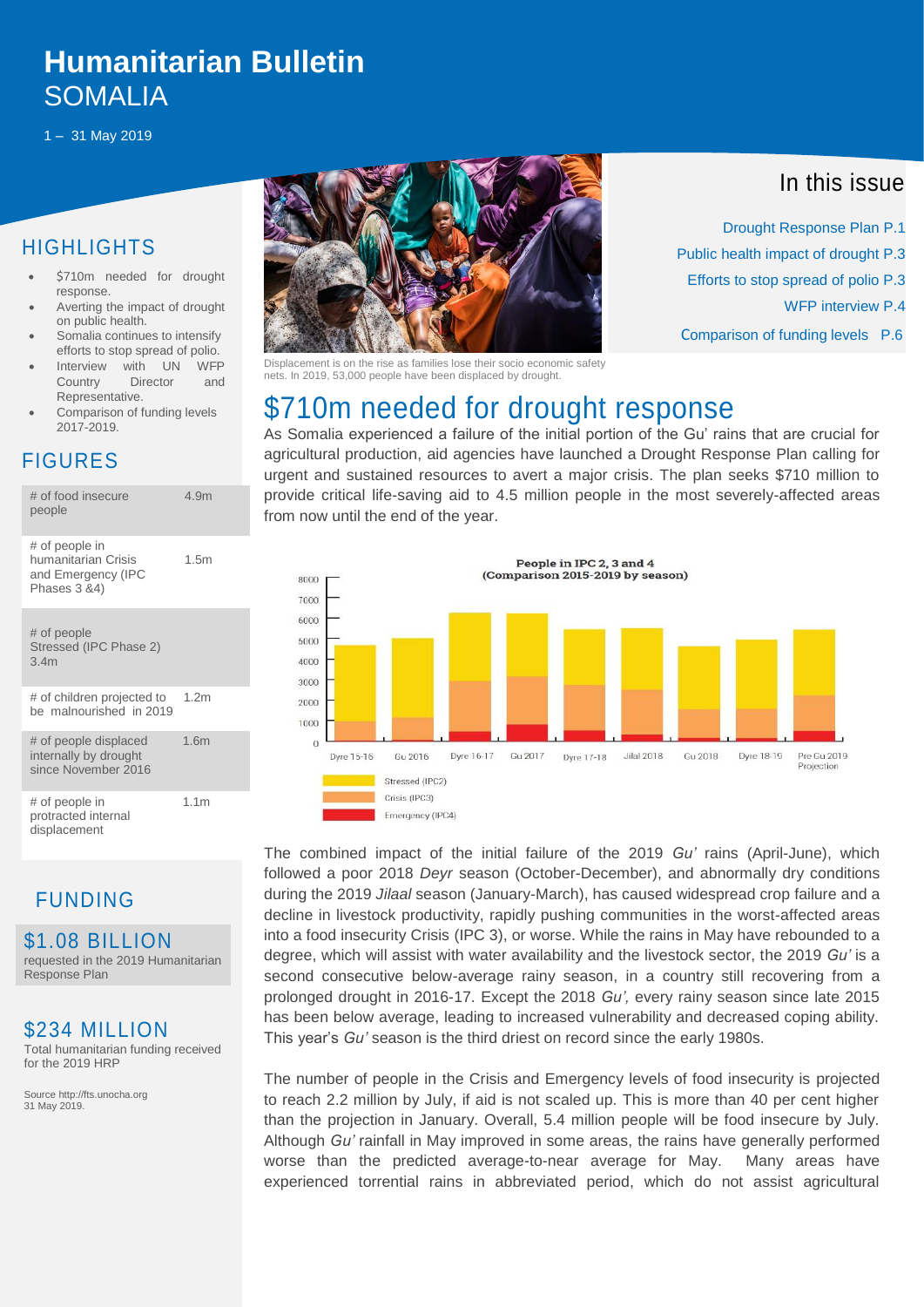production but have led to flash flooding and deaths in some instances. FAO-FSNAU estimates up to 50 per cent decline in this year's harvest.

Severe acute malnutrition rates among children are increasing rapidly, mainly among internally displaced persons (IDPs). This, coupled with a serious lack of access to clean water, is heightening the risk of outbreaks from water-borne diseases, exacerbating existing fragilities. Drought is also driving displacement and worsening protection challenges, particularly for women and children, as families lose their socio-economic safety nets. So far this year, 53,000 people have been displaced by drought, adding to the estimated 2.6 million internally displaced Somalis, 80 per cent of whom live in urban areas, where they face serious risks of eviction, marginalization and exclusion.



weekly analysis of displacements

The number of people in crisis and emergency levels of food insecurity or worse is projected to reach 2.2 million by July. "The drought in Somalia has deteriorated rapidly and intensified much earlier than seen over the last decade. Somalia is at a critical juncture, but with sufficient resources, we can reactivate the structures that successfully averted famine in 2017," said Mr George Conway, the acting Humanitarian Coordinator for Somalia. "As we continue to work under the leadership of Somali authorities to rebuild resilience and address the underlying causes of such recurrent crises, it is now critical that everyone, including donors, the private sector, Somalis in-country and in the diaspora, rallies behind these collective response and prevention efforts," he added.

The drought threatens to reverse the gains made in 2018. An immediate scale-up of the humanitarian response is required to mitigate the effects of the drought, which threatens to drive Somalia into a major humanitarian crisis. The scale-up should be complemented by development efforts (through the government's Resilience and Recovery Framework), to ensure that Somalia is better prepared to face future shocks. The 2019 Humanitarian Response Plan, which sought \$1.08 billion for the year, was only 20 per cent funded by the end of May. The appeal has since been superseded by the Drought Response Plan (DRP) requirement of \$710m for June through December 2019. The resources are so inadequate that it isn't that activities can't scale up, but that response is actually being scaled back in some areas. The scale-back impacts several drought-affected areas, which then contributes to more displacement.

The recurrent climatic shocks are a stark reminder that Somalia is becoming increasingly vulnerable to the effects of climate change. To address the drivers of the crisis, greater investment is needed to strengthen the nexus between humanitarian action and development programming. Urgent life-saving responses must be ramped up, but without losing sight of the fact that development efforts are critical to reaching the goal of ultimately ending the negative impact of these cycles.

### Averting the impact of drought on public health

As the impact of the failure of the initial half of the *Gu'* season in Somalia materializes, the World Health Organization (WHO) has reported an increase in acute watery diarrhoea

The number of people in the Crisis and Emergency levels of food insecurity (or worse) is expected to reach 2.2 million by July, if aid is not scaled up.

WHO experts are warning of serious health consequences if the government and partners fail to quickly boost the response.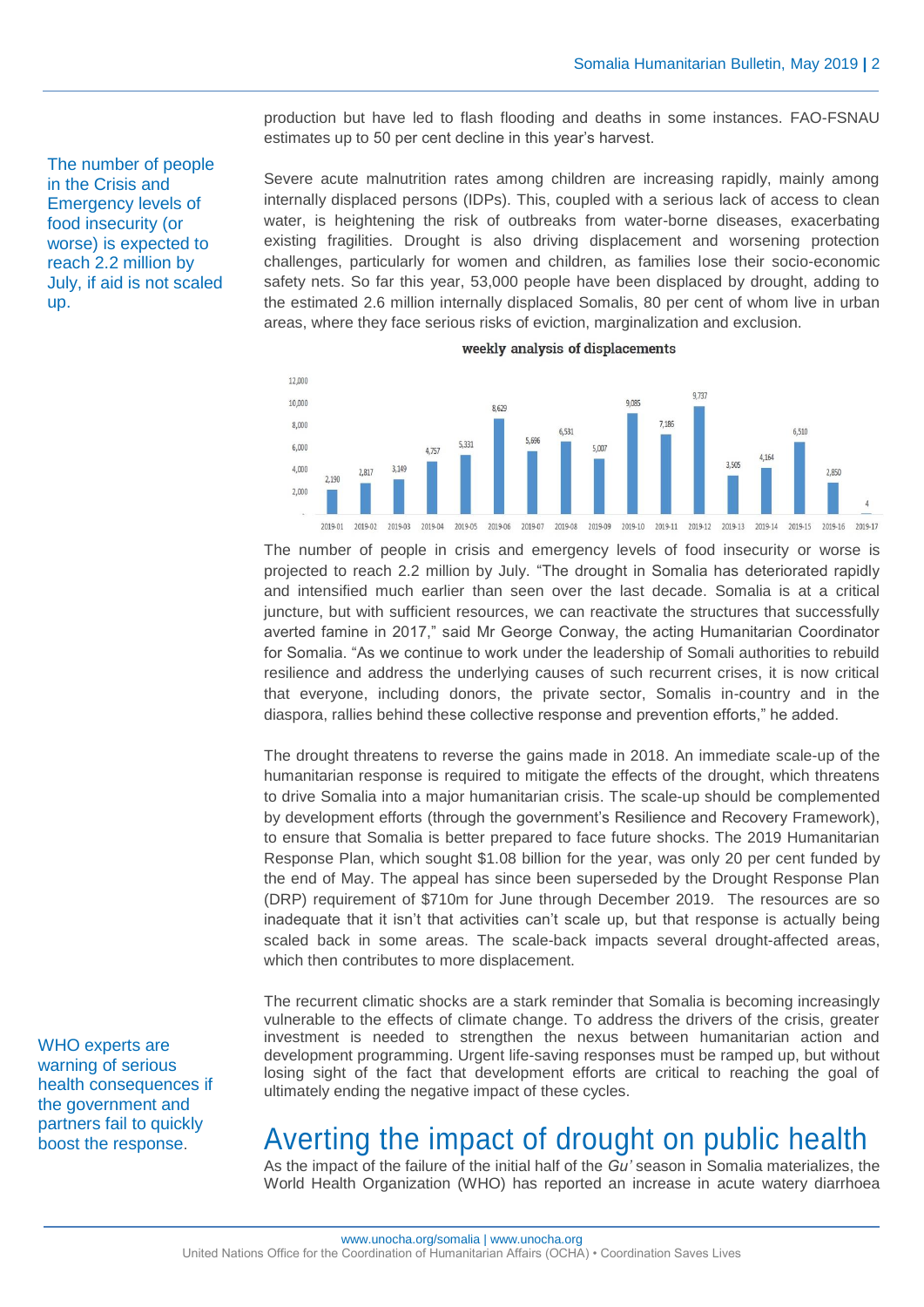(AWD) and confirmed cases of cholera. The drought has led to internal displacement, food insecurity, high malnutrition and limited access to safe water and proper sanitation, leaving already-vulnerable people prone to disease.



Between December 2017 to date, some 7,368 cases and 46 related deaths, have been recorded in 25 districts along the Juba and Shabelle River basins. Of these, 607 cases were reported in 13 of Banadir's 17 districts this year. In 2017, the country witnessed a nation-wide measles and AWD/cholera outbreak which affected more 100,000 cumulatively between January and October. WHO experts are warning of serious health consequences if the government and partners fail to quickly boost the response.

Minister of Health, Mohamed Said and WHO Representative Dr. Mamunur Malik, during a visit to assess the health situation in Baidoa.

A high-level Ministry of

Health/WHO mission led by Mohamed Said, Somalia's Deputy Minister of Health, and Dr. Malik Mamunur, the WHO Representative to Somalia, visited Baidoa in South West State, on 11 May, to assess the health effects of the drought on the local population. The mission, joined by state-level health authorities, visited health centres in IDP settlements and the regional referral hospital. Although current figures are lower than 2017, projections indicate the likelihood of an increase in both AWD/cholera cases and acutely malnourished children.

To prevent the spread of AWD/cholera, and measles, and to tackle increasing malnutrition rates, WHO has prepositioned emergency life-saving medical supplies, including cholera kits, and is providing case management training for health staff. WHO is also strengthening the Early Warning Alert and Response Network, and disease surveillance to enable early detection and a timely response. Health partners are prepared to urgently boost the response in drought affected areas and are appealing to donors and the government to urgently provide additional resources and life-saving integrated health and nutrition services to support a timely and adequate response.

## Interview with UN WFP Country Director and Representative for Somalia, Laurent Bukera





**Q.** When I joined World Food Programme in Somalia in 2014, I immediately travelled to various parts of the country to see the situation firsthand, and to think of how we could help to improve the situation in an effective and efficient manner. I saw a Somalia that was still recovering from effects of conflict and famine. I see a Somalia that is now full of promise and opportunities. The State architecture is in place, extending all the way through

district levels, with district

commissioners close to the people and advocating for their people. Universities are producing young graduates, all energetic and talented Somalis eager to play their part in the rebuilding efforts.

The situation has improved remarkably. Now, I see a Somalia that is full of promise and opportunities.

Although current figures are lower than 2017, increases in AWD/cholera cases

malnourished children are already being

and acutely

recorded.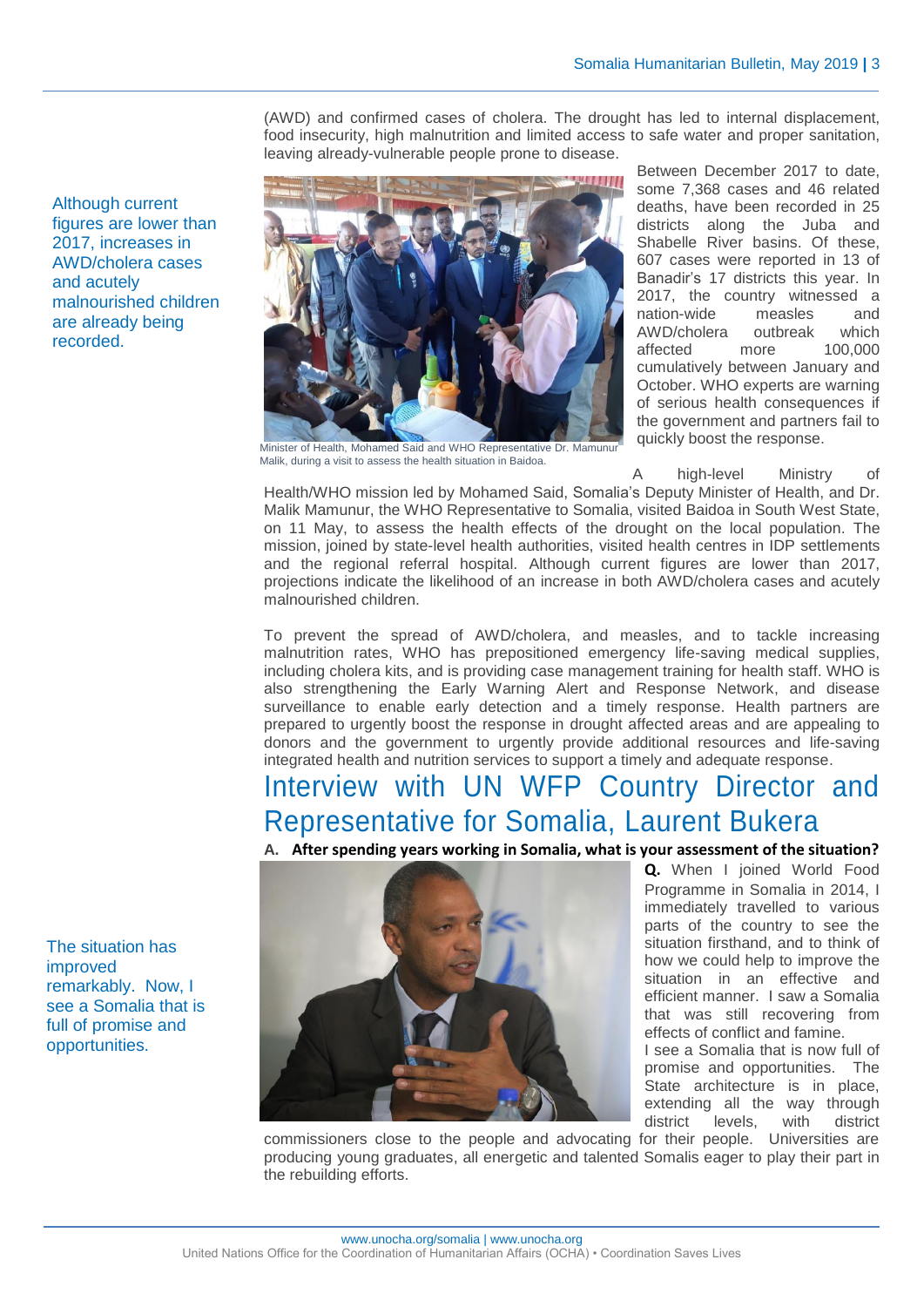Through SCOPE, we are able to carry out biometric registration of the people we assist. This reduces duplicate identities and guarantees that assistance is provided to the right individual.

The international actors continue to play a critical role with unwavering support, persistent and tireless efforts to support Somalis improve their country. For our part, with continued support from generous donors, we will do everything we can to sustain gains made and respond during crisis to lay the foundation for a stable and prosperous Somalia. We are working with a network of nearly 1,000 retailers to meet the needs of those we serve through the markets. To improve the food supply chain, we are focusing on food systems in order to support producers and connect them to markets, where those we support with cash or vouchers buy their food. Working with other partners, we are supporting the government to build a national social protection system, through the development of a social protection policy, a necessary foundation to establish a national system for the Somalis living in the most vulnerable situations.

**What are WFP's key highlights during your five years in Somalia?** The first that comes to mind is how, together with the government, donors and implementing partners, we averted famine in 2017 and saved lives. The 'total togetherness' is something I will never forget.



- The second is the implementation of cash<br>programming (SCOPE programming system) to support the evolution of WFP evolution to cash-based transfers. This was massive and important for WFP's evolution and for those in need.
- The increased presence of WFP across Somalia, enabling us to be on the ground and engage with local authorities, UN and NGO partners as well as

community leaders to identify the most effective and efficient ways to deliver value.

- The development of the WFP Strategy for Somalia (2019-2021), in consultation with stakeholders at all levels through a series of year-long consultations. The strategy, while supporting response to shocks, is about resilience building, support to systemic changes and maintaining the compass on the 'progress' direction.
- Above all, I have enjoyed listening to the insights and stories of people, colleagues and friends I met and engaged with during visits to many places these past 5 years.

**Somalia is facing another severe drought less than two years after escaping prefamine conditions. What do you think needs to be done to mitigate the impact of climatic shocks?** We need to build resilience against all odds and introduce innovative and sustainable ways to mitigate the impact of climatic shocks. The use of drip irrigation is giving amazing results. It is supporting farmers and cooperatives to grow fruits and vegetables using minimum water while saving on scarcely available water especially during drought.

Where fertile land and irrigation supports agricultural production, farmers' cooperatives also need to be supported with post-harvest solutions to reduce food losses. Such techniques increase value of products and help them meet regional and global quality standards. Modern techniques like hydroponics, need to be introduced in Somalia as soon as possible for people to learn to use such techniques. These techniques allow plants to grow without soil, using 90 per cent lesser water than traditional techniques. **How has SCOPE card transformed the delivery of aid in Somalia? What do you think is the future of cash intervention?** We introduced the use of SCOPE in 2015. Through SCOPE, we are able to carry out biometric registration of the people we assist. We use it to manage cash, nutrition and in-kind food assistance. Cash-based transfers now make up 70 per cent of the total assistance we provide in Somalia. With these transfers we are able to give people purchasing power to choose the food they like and buy from shops, like anyone else, thus bringing a sense of normality even during crisis.

Cash-based transfers have helped lay the foundation of a social protection system, including providing social safety nets.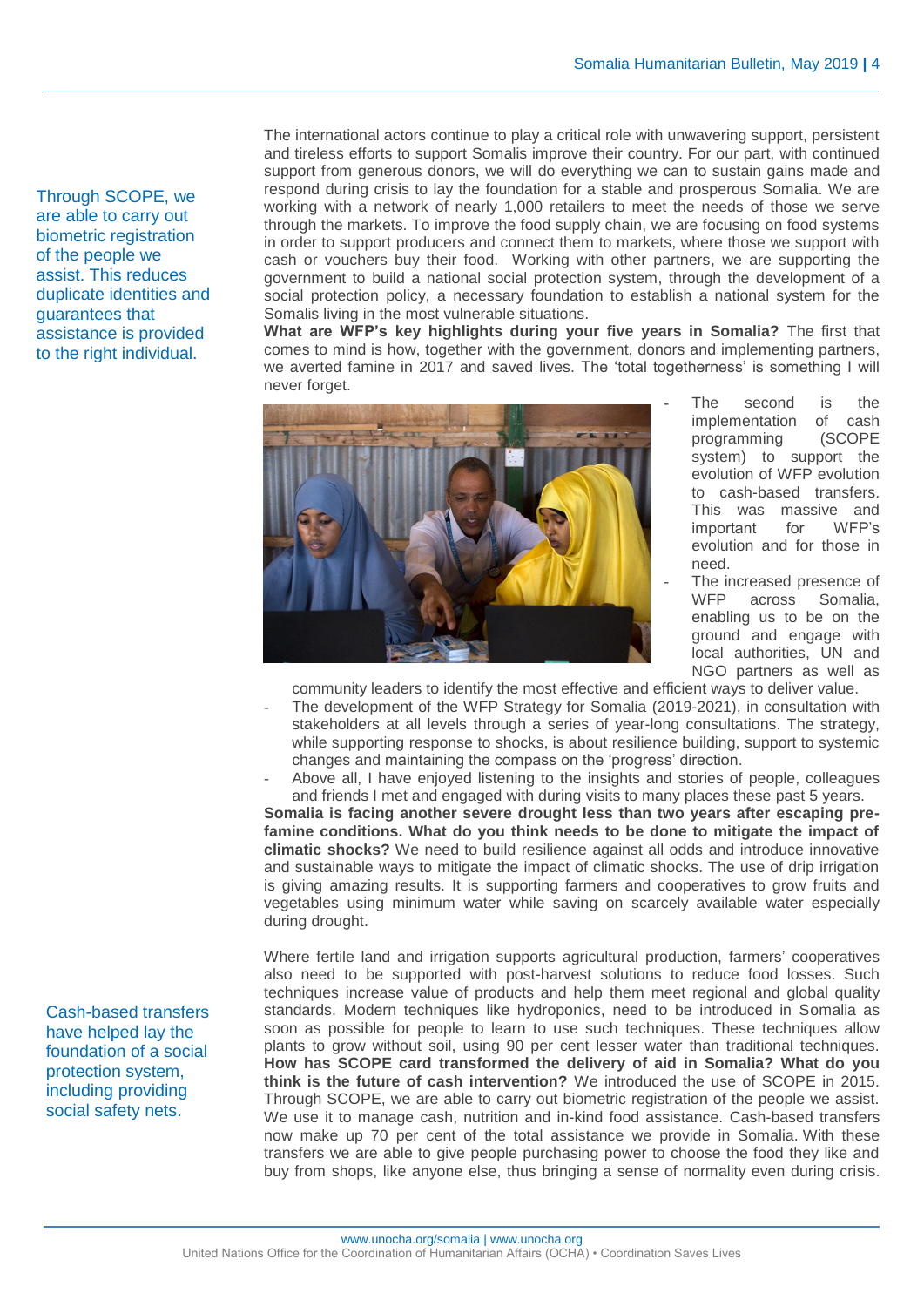Cash-based transfers help boost the local economy and empower communities. We are working with nearly 1,000 retailers across the country.

For many of those receiving WFP assistance, a SCOPE card is a step towards financial inclusion, through which people interact with shops and financial institutions, retaining the control over their money. This is because only the card owner can sign-in biometrically to access goods or money they have received. This is particularly meaningful for the displaced people who lose everything when they leave their villages. Cash-based transfers have helped lay the foundation for the implementation of safety net systems and I believe this will inform a future social protection system in Somalia. Given the positive impact of cash-based transfers in Somalia, I can see more agencies providing such transfers in an ever more structured manner where markets are in place.

**Given the recurrence of climatic shocks and their severe impact on Somalis, what do you think needs to be done to balance life-saving and resilience building in addressing the drivers of the crisis?** Drought, floods and other climatic shocks are now a feature of climate change not only in Somalia but also across the world. As Somali communities become more resilient, they also get better at adapting to climatic shocks and coping with crisis. But we need to do more. Climatic shocks should not result in crisis and should not push people in the kind of desperate situations we have seen again with the current drought. Maintaining our ability to respond during crisis, while focusing on resilience and long-term development investments, is the only solution. For now, and until development actions' dividends are realized, it is neither 'one or the other'. It is all about saving lives today - and – building a better tomorrow

**How do you see the future of Somalia in terms of food security and resilience building?** Challenges are real and multiple with severe consequences on the lives of Somalis living in the most vulnerable circumstances. But I am an optimist and I believe Somalia's future is happening now – with the tireless engagement of Somalis and all the work of aid actors, the positive trajectory will continue. With it, the result of smart production, smart entrepreneurship, etc. I believe that within a decade, we will see a stable Somalia with resources to meet the needs of its people. A Somalia where social services, quality life and, sufficient and good food for all will be a reality for every person.

### Comparison of funding levels 2017-2019

By 27 May, \$220 million had been mobilized against the 2019 Humanitarian Response Plan (HRP), with an additional \$51 million received for activities outside the plan. The HRP, which requires 1.08 billion in 2019, is only 20 per cent funded. Current funding levels are in sharp contrast to the same period in 2017, which is predictable given the famine warning that came in January 2017, but also



compared to 2018, By May's end in 2017 and 2018, the Somalia operation had already received \$671 million and \$701 million, respectively.

By mid-2019, 2.2 million people will be in Emergency and Crisis (IPC Phase 3 and 4), compared to 2.9 million and 2.7 million people at the same time in 2017 and 2018. As the humanitarian situation rapidly deteriorates, critical sectors such as WASH, health and nutrition remain significantly underfunded at 13 per cent and seven per cent of their cluster-specific requirement. Although food security has received 31 per cent of its funding, much more is required to increase access to food and protect livelihoods. Funding levels for all other clusters are similarly dismal.

As reiterated in the Drought Response Plan, current humanitarian funding falls far short of meeting humanitarian needs, as partners have been forced to scale-back ongoing

By May's end in 2017 and 2018, the Somalia operation had already received \$671 million and \$701 million, respectively.